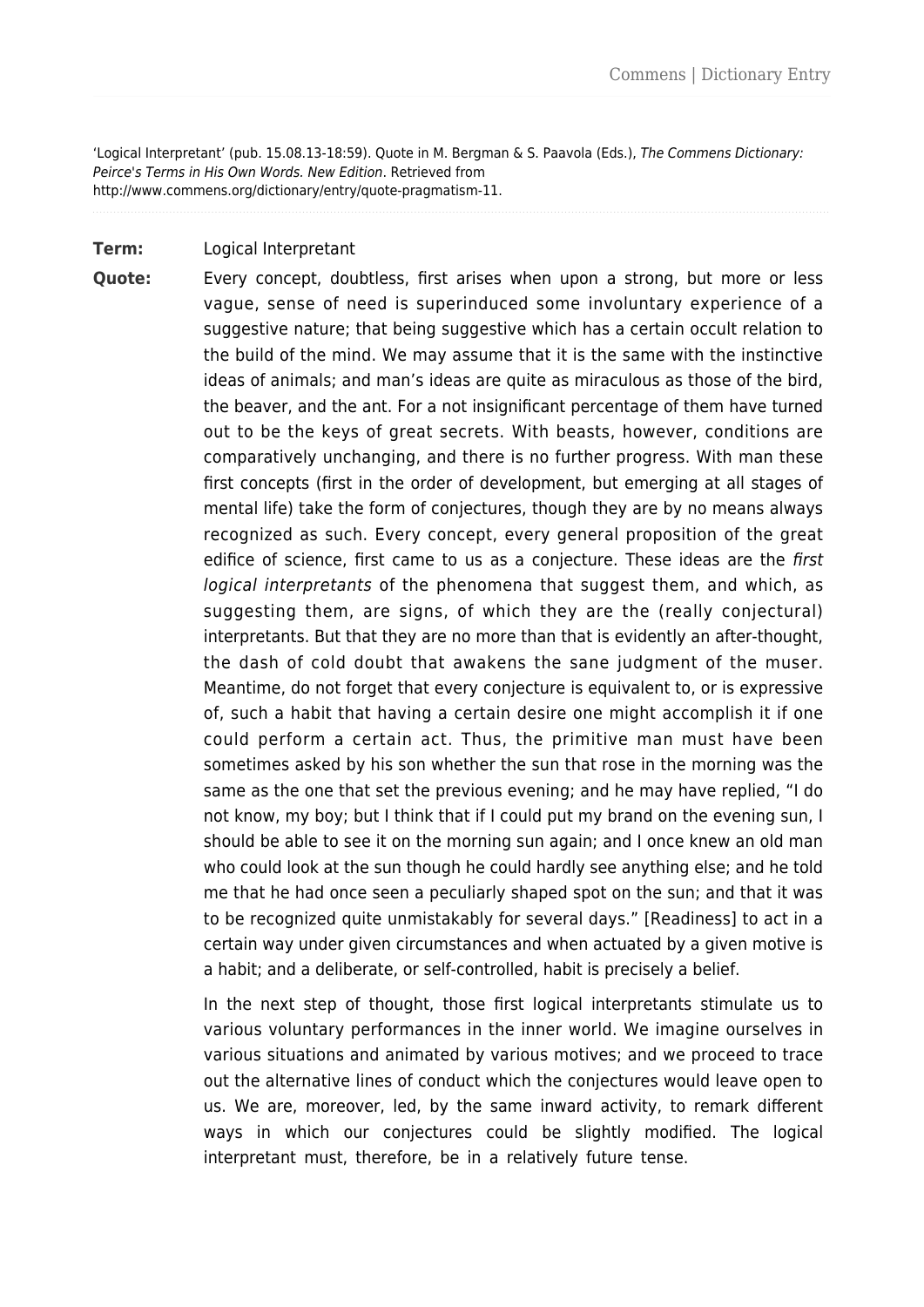To this may be added the consideration that it is not all signs that have logical interpretants, but only intellectual concepts and the like; and these are all either general or intimately connected with generals, as it seems to me. This shows that the species of future tense of the logical interpretant is that of the conditional mood, the "would-be."

At the time I was originally puzzling over the enigma of the nature of the logical interpretant, and had reached about the stage where the discussion now is, being in a quandary, it occurred to me that if I only could find a moderate number of concepts which should be at once highly abstract and abstruse, and yet the whole nature of whose meanings should be quite unquestionable, a study of them would go far toward showing me how and why the logical interpretant should in all cases be a conditional future. I had no sooner framed a definite wish for such concepts, than I perceived that in mathematics they are as plenty as blackberries. I at once began running through the explications of them, which I found all took the following form: Proceed according to such and such a general rule. Then, if such and such a concept is applicable to such and such an object, the operation will have such and such a general result; and conversely. Thus, to take an extremely simple case, if two geometrical figures of dimensionality N should be equal in all their parts, an easy rule of construction would determine, in a space of dimensionality N containing both figures, an axis of rotation, such that a rigid body that should fill not only that space but also a space of dimensionality  $N + 1$ , containing the former space, turning about that axis, and carrying one of the figures along with it while the other figure remained at rest, the rotation would bring the movable figure back into its original space of dimensionality, N, and when that event occurred, the movable figure would be in exact coincidence with the unmoved one, in all its parts; while if the two figures were not so equal, this would never happen.

Here was certainly a stride toward the solution of the enigma.

For the treatment of a score of intellectual concepts on that model, only a few of them being mathematical, seemed to me to be so refulgently successful as fully to convince me that to predicate any such concept of a real or imaginary object is equivalent to declaring that a certain operation, corresponding to the concept, if performed upon that object, would (certainly, or probably, or possibly, according to the mode of predication), be followed by a result of a definite general description.

Yet this does not quite tell us just what the nature is of the essential effect upon the interpreter, brought about by the semio'sis of the sign, which constitutes the logical interpretant. […]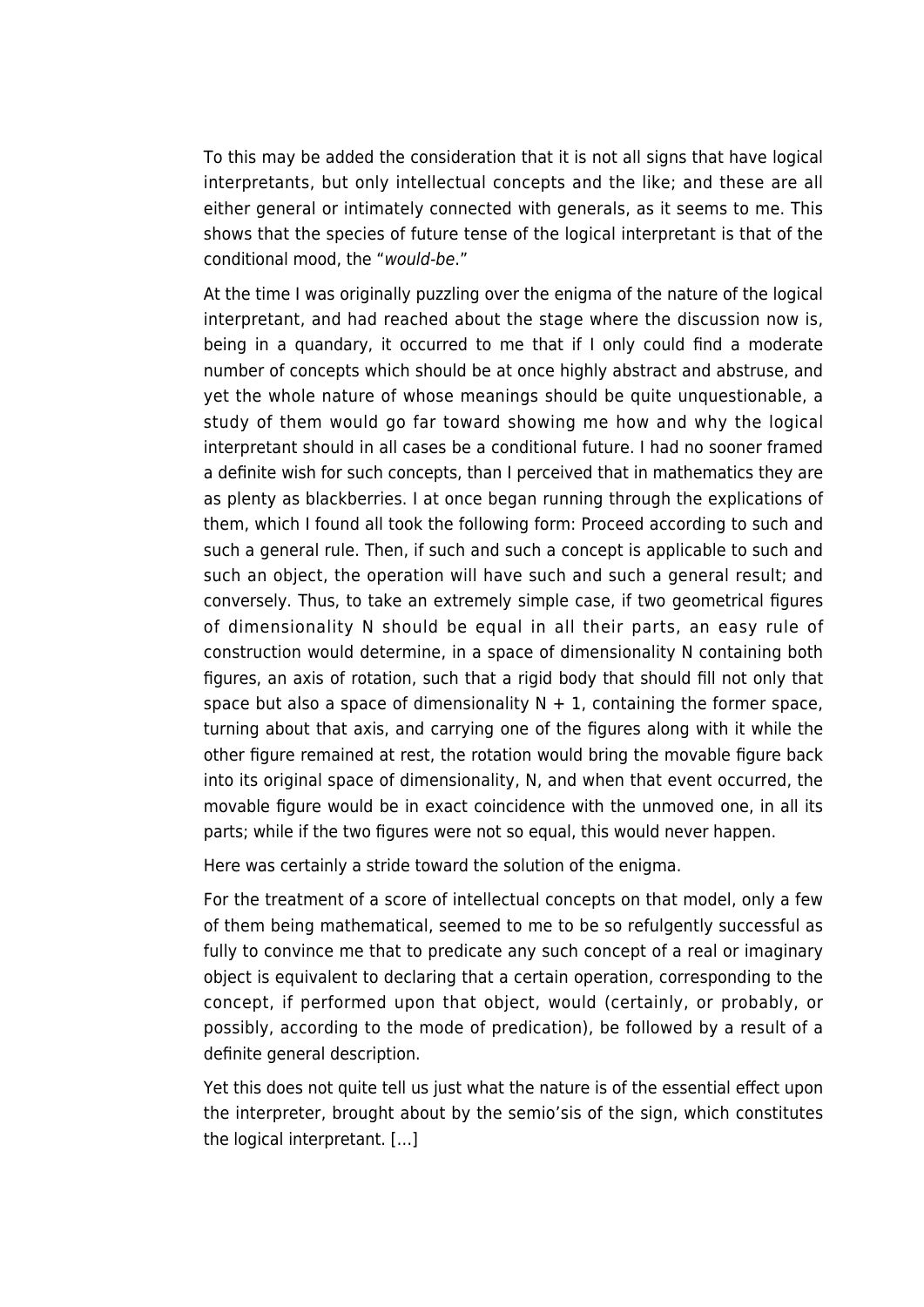Although the definition does not require the logical interpretant (or, for that matter, either of the other two interpretants) to be a modification of consciousness, yet our lack of experience of any semiosis in which this is not the case, leaves us no alternative to beginning our inquiry into its general nature with a provisional assumption that the interpretant is, at least, in all cases, a sufficiently close analogue of a modification of consciousness to keep our conclusion pretty near to the general truth. We can only hope that, once that conclusion is reached, it may be susceptible of such a generalization as will eliminate any possible error due to the falsity of that assumption. The reader may well wonder why I do not simply confine my inquiry to psychical semiosis, since no other seems to be of much importance. My reason is that the too frequent practice, by those logicians who do not go to work [with] any method at all [or who follow] the method of basing propositions in the science of logic upon results of the science of psychology - as contradistinguished from common-sense observations concerning the workings of the mind, observations well-known even if little noticed, to all grown men and women, that are of sound minds - that practice is to my apprehension as unsound and insecure as was that bridge in the novel of "Kenilworth" that, being utterly without any sort of support, sent the poor Countess Amy to her destruction; seeing that, for the firm establishment of the truths of the science of psychology, almost incessant appeals to the results of the science of logic - as contradistinguished from natural perceptions that one relation evidently involves another - are peculiarly indispensable. Those logicians continually confound psychical truths with psychological truths, although the distinction between them is of that kind that takes precedence over all others as calling for the respect of anyone who would tread the strait and narrow road that leadeth unto exact truth.

Making that provisional assumption, then, I ask myself, since we have already seen that the logical interpretant is general in its possibilities of reference (i.e., refers or is related to whatever there may be of a certain description), what categories of mental facts there be that are of general reference. I can find only these four: conceptions, desires (including hopes, fears, etc.), expectations, and habits. I trust I have made no important omission. Now it is no explanation of the nature of the logical interpretant (which, we already know, is a concept) to say that it is a concept. This objection applies also to desire and expectation, as explanations of the same interpretant; since neither of these is general otherwise than through connection with a concept. Besides, as to desire, it would be easy to show (were it worth the space), that the logical interpretant is an effect of the energetic interpretant, in the sense in which the latter is an effect of the emotional interpretant. Desire, however, is cause, not effect, of